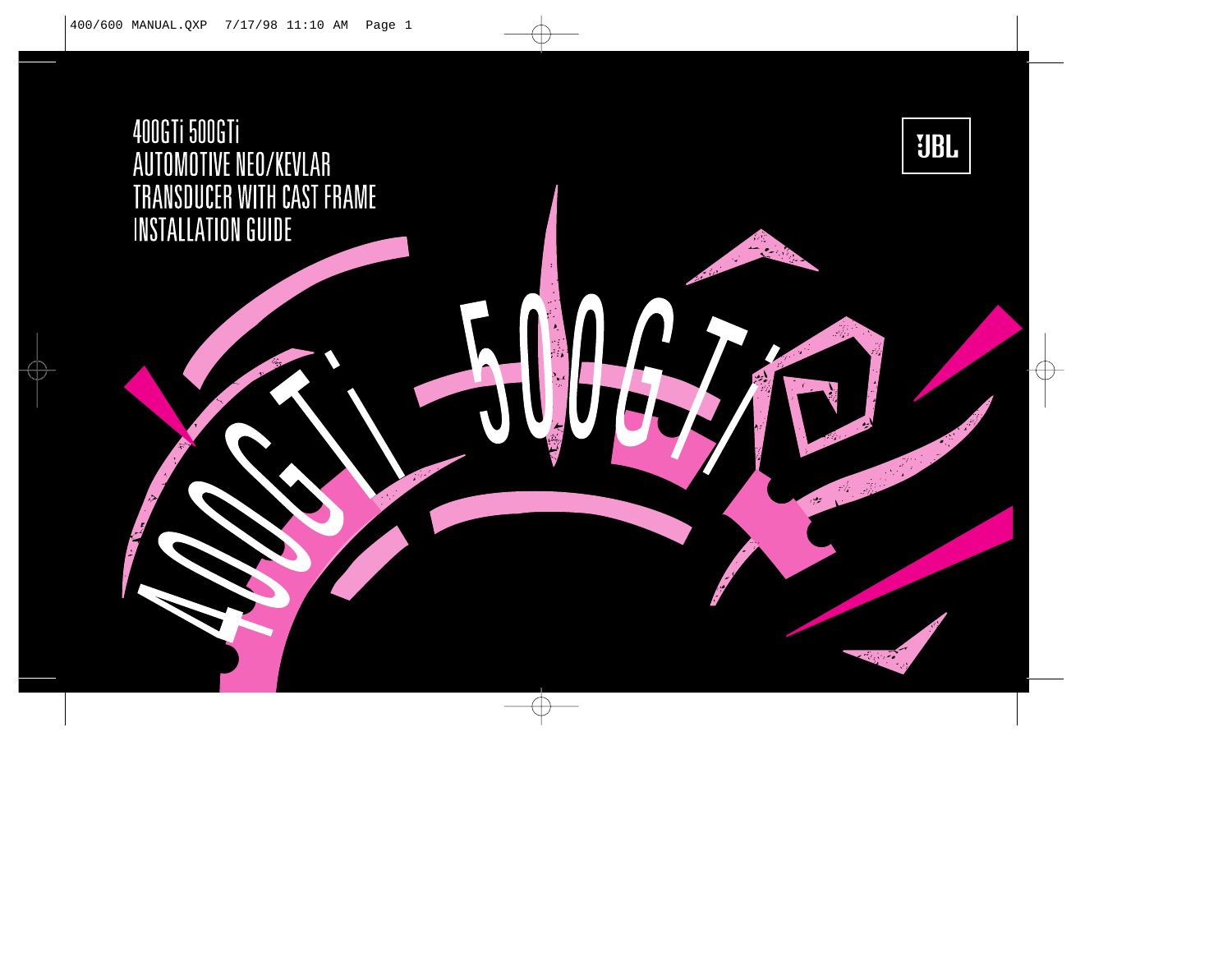# **Table of Contents**

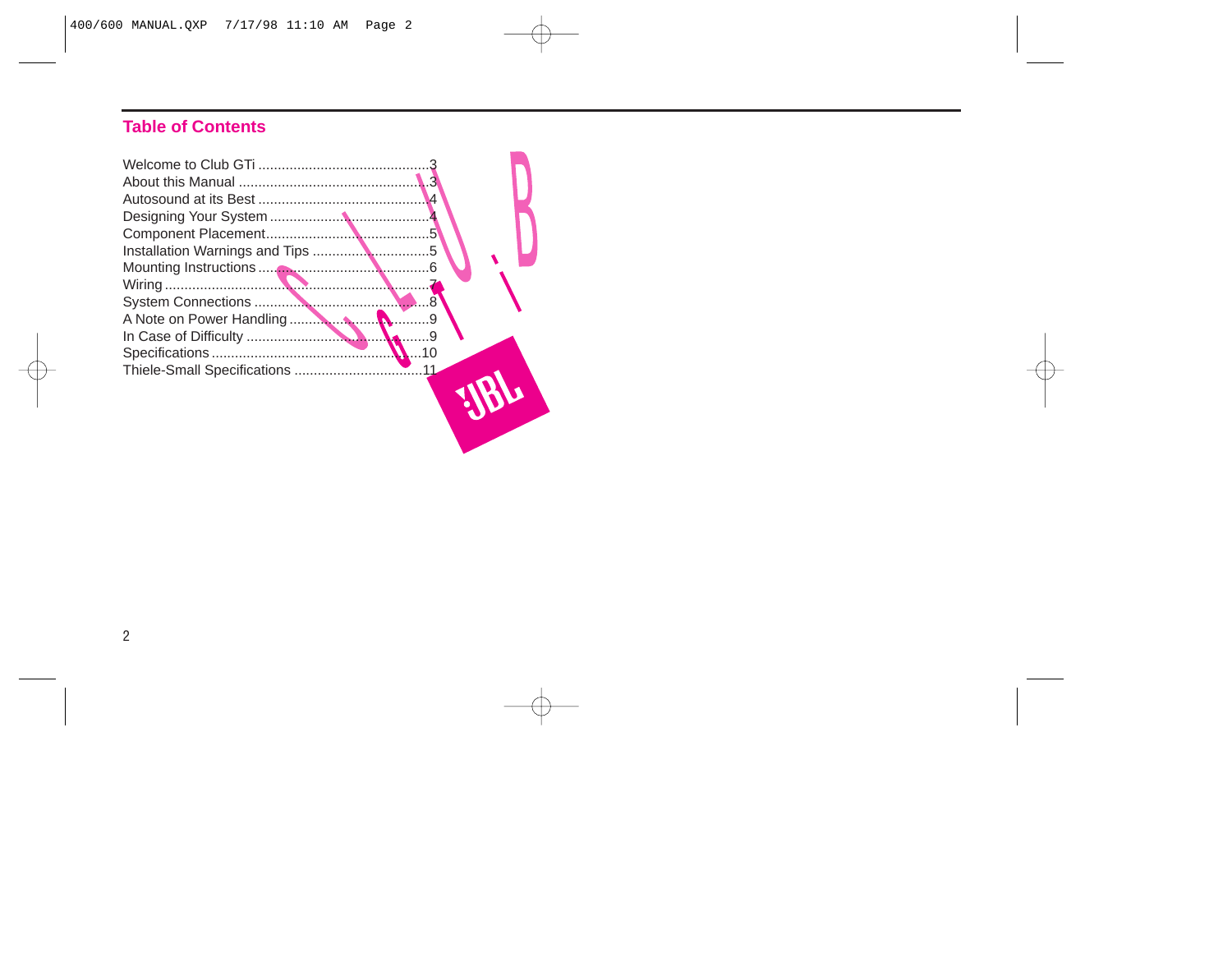#### **Welcome to Club GTi**

Thank you for purchasing the finest automotive woofer/midrange JBL has ever produced. As a GTi Competition Series owner, you are a member of a select group of people who enjoy the most advanced mobile audio products available. We call this group "Club GTi." By sending in the customer information card, which you will find attached to your warranty, we will automatically register you as a Club GTi member which will give you access to exclusive Club GTi apparel and other special offers we will make available from time to time. We suggest you fill the card out at your earliest convenience.

Also, be sure to save your sales receipt in a safe place. It will be necessary to use this document as proof of purchase in the event that you ever need warranty service. It is also useful for insurance purposes and for establishing value when you re-sell your vehicle.

#### **About This Manual**

Because of the performance capability of your GTi Competition Series product, and the variety of potential system configurations, we strongly recommend that you have the system professionally installed. You will also get a better warranty if your equipment is professionally installed by an authorized GTi dealer and you have your warranty card stamped. This manual provides information on installation and usage to help a skilled technician get the most from your GTi Competition Series product. This manual does not cover basic information about installation which is common knowledge to a professional installer, except for information which is unique to the 400 and 500GTi Midranges.

If you feel you possess the necessary skills, and prefer to install the equipment yourself, this manual will provide you with the necessary specifics to properly use the 400 or 500GTi in typical installations. Consult your JBL dealer, or a qualified technician, for more information.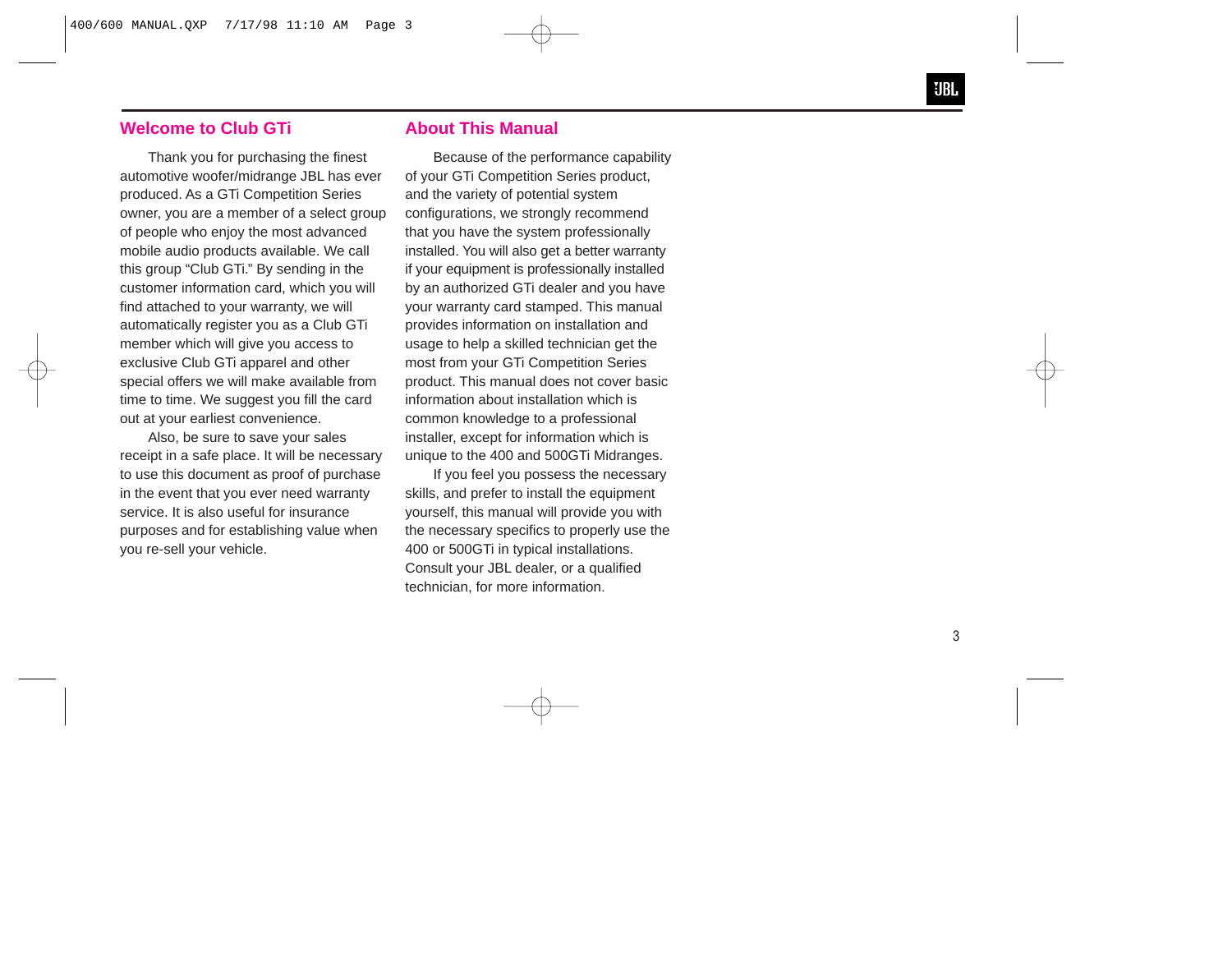#### **Autosound at its Best**

The 400 and 500GTi's are built to meet the same rigorous standards of construction and performance that have long established JBL's renowned home and professional speaker systems. The 400 and 500GTi Woofer/Midranges incorporate advanced JBL woven Kevlar cones which are especially suited to the unique acoustic and environmental conditions which characterize automotive sound. The 400 and 500GTi are engineered to provide excellent frequency response low distortion, and high-power handling, in a minimum size.

The small size of the GTi Woofer/Midranges is made possible through the use of a Neodymium magnet assembly with JBL's Stray Field Containment Geometry. By preventing stray magnetic fields, this closed circuit magnetic assembly design concentrates the magnetic field on the voice coil where it provides superior performance. This high concentration of magnetic power is coupled to a 2" Edge-wound Aluminum

Wire High Temperature Fiberglass Voice Coil. This voice coil uses lightweight aluminum wire to maintain the agility to reproduce high frequencies while its large diameter assures extremely high thermal power handling.

The cone motion of these high excursion designs is controlled by a Aromatic Polyamid Fiber Spider. This new material is able to control the 0.6" motion of the cone while maintaining musical accuracy because it is 3 times stronger than conventional spider materials.

Treated Kevlar fiber cones are used because of their combination of low weight, high stiffness and resistance to resonances. The 400 and 500GTi Woofer/Midranges are topped off with a treated fabric inverted dome for smooth reproduction of high frequencies.

What does all this technology add up to? A driver with flat frequency response, excellent off-axis response, and high output capability, all in a small and elegant package. The result is exceptionally smooth and detailed music reproduction to 5kHz and clean sound that cuts through road noise.

#### **Designing Your System**

The availability of separate components makes a variety of system designs possible. Because of their small size, the 400 and 500GTi's are perfect for many different applications. The overall quality of any system design is a result of how well all of the components work together, not just the result of the performance of any one component. JBL GTi Series tweeter and subwoofer transducers are the ideal companion products to your 400 and 500GTi Woofer/Midranges. Each of the GTi Competition Series components is designed to complement the others to provide the highest performance with the simplest and most predictable system design. To use the 400 and 500GTi as the woofer/midrange transducers in a high quality system, we recommend you use either a high quality active crossover such as JBL's GTX47, GTX4 or GTX2. If you prefer passive crossovers, we suggest a complete 408GTi or 508GTi system which includes the 08GTi Tweeter, 400 or 500GTi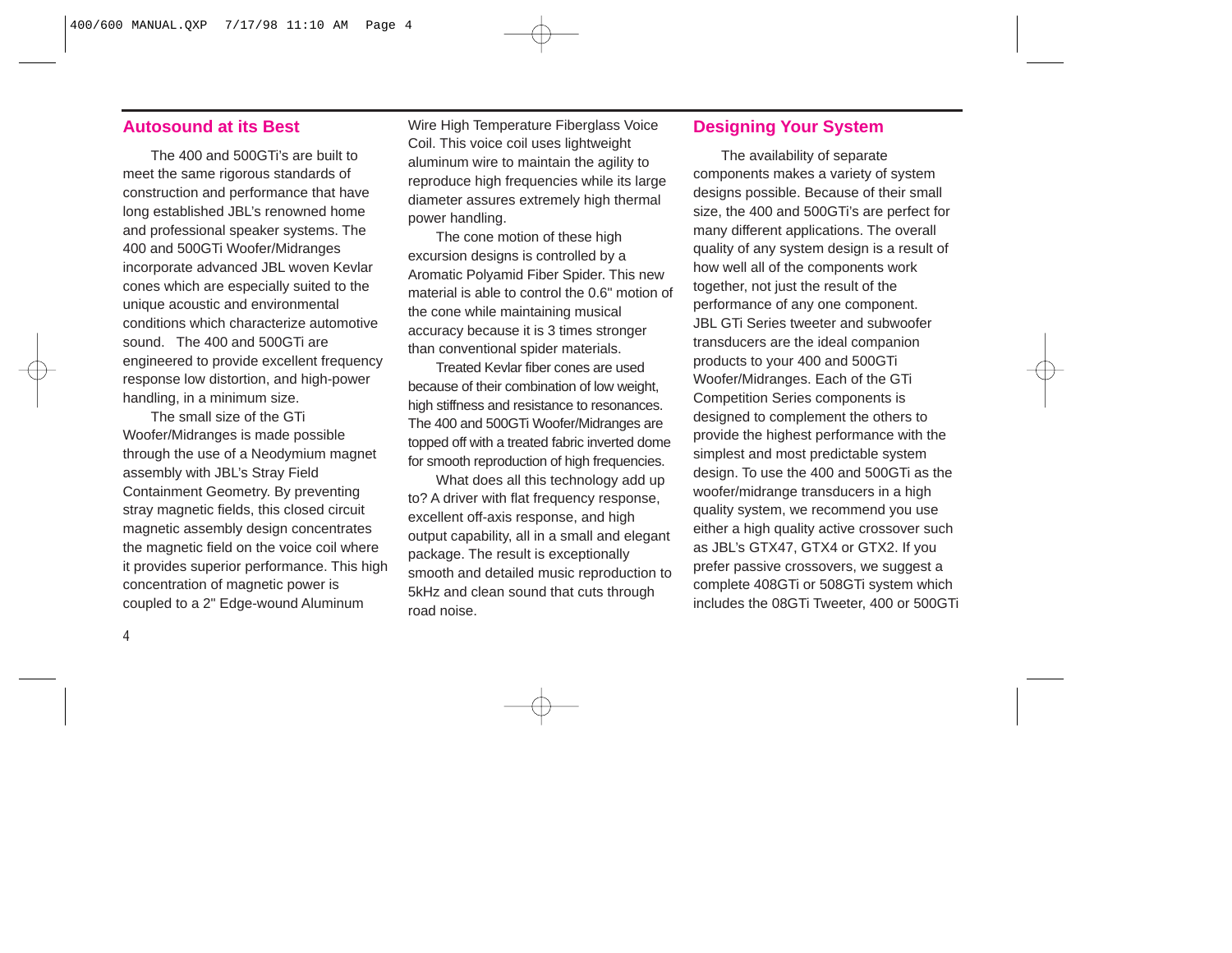Woofer/Midrange, and a laboratoryoptimized crossover. The most popular system configuration is a hybrid using an active crossover for the subwoofer to midrange crossover point, and a passive crossover for the midrange to tweeter crossover. Your GTi Competition series dealer is uniquely qualified to help guide you on the best system configuration for your needs.

# **Component Placement**

The location of each of the loudspeakers plays a vital role in achieving proper frequency response and spacious imaging. Because the 400 and 500GTi have an extremely wide and smooth dispersion pattern, excellent performance may be achieved in any vehicle. Because of the wide variety of vehicles, there is not one "right" way to locate the 400 and 500GTi, however knowledge of the following considerations will help you get the most from your system:

1. The most spacious stereo image is achieved when the 400 and 500GTi's are placed as wide apart as possible.

- 2. The best center image will be achieved when the distance from the left speaker to your left ear is as equal as possible to the distance from the right speaker to your right ear. This is most easily achieved by placing the 400 and 500GTi as far forward as you can.
- 3. The best system integration is achieved when the woofer/midrange is mounted close to the tweeter. Installing the tweeter close to the woofer/midrange helps smooth the transition from woofer/midrange to tweeter at the crossover point.
- 4. You will get the best frequency response when the path from the woofer/midrange and tweeter to your ear is unobstructed.
- 5. Because of the high acoustic energy capability of the 400 and 500GTi, they must be securely mounted in a rigid panel which is free from resonances, rattles and air leakage.

# **Installation Warnings and Tips**

- • Be careful not to cut or drill into fuel tanks, fuel lines, brake or hydraulic lines, vacuum lines or electrical wiring when working on your vehicle. Inspect behind panels before you cut or drill.
- • Be sure to check for clearance of window, cranks and linkages when mounting speakers in door panels.
- • Do not use the 400 and 500GTi unmounted. Failure to securely mount this product could result in damage or injury, particularly in the event of an accident.
- • Do not mount the 400 and 500GTi where it will get wet.
- • Always disconnect the ground wire from the battery before doing any work on the vehicle.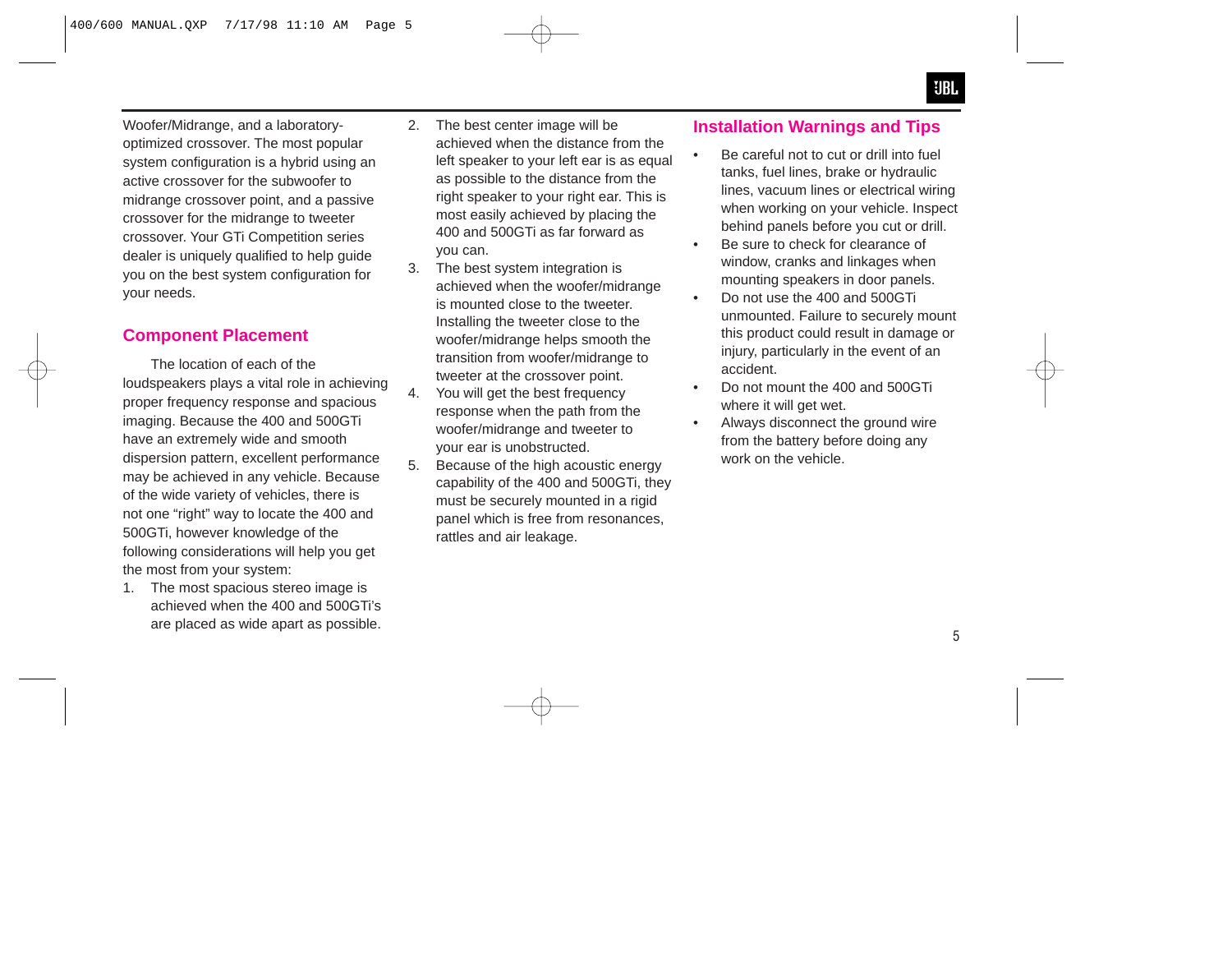# **Mounting Instructions**

Pick a mounting location after reading the recommendations in the Component Location section of this manual. **MOUNTING**

**RING**

#### Mounting Speakers in Stock Hole Locations

- 1. Access the stock speaker location and remove the stock speaker. The 400 and 500GTi include mounting ring adaptors which allow the speaker to be mounted in standard 4" and 51 /4" holes respectively.
- 2. Attach the mounting ring adaptor to the stock location using four #8 x 1¼" screws as shown in Figure A.
- 3. Attach the included foam gasket to the rear mounting surface of the woofer/midrange. Connect the speaker wire to the speaker by either soldering (preferred) or using crimp terminals. Make sure to observe polarity when connecting wire to the speaker. The plus terminal is indicated by the red "W" marking.
- 4. Mount the woofer/midrange driver to the mounting ring adaptor using three #8 x 7 /16" screws and three shoulder washers as shown in Figure A.

5. Replace the stock speaker panels.



Mounting Speakers in Custom Hole Locations

1. Using the fabric displacement ring as a template, mark the location of the 3 screw holes and the speaker cutout holes. Before cutting or drilling make sure that there are no car components, electrical wiring or any other items that could be damaged. Also choose an orientation for the

speaker which will align the grille logo in the desired orientation.

- 2. Cut out the speaker hole at the mounting location. Drill 3 pilot screw holes using a 1/8" (3mm) drill.
- 3. Run speaker wire to the hole location making sure that either an active or passive crossover is connected to the speaker.
- 4. Put the speaker fabric displacement ring under the speaker as shown in Figure B.
- 5. Attach the included foam gasket to the rear mounting surface of the woofer/midrange. Connect the speaker wire to the speaker by either soldering (preferred) or using crimp terminals. Make sure to observe polarity when connecting wire to the speaker. The plus terminal is indicated by the red "W" marking.
- 6. Mount the speaker to the hole location, using three #8 x 11 /4" screws and three shoulder washers as shown in Figure B.
- 7. Push the grille down onto the speaker making sure the tabs match with the slots in the grille. Twist the grille about 1 /2" Clockwise to lock the grille into place.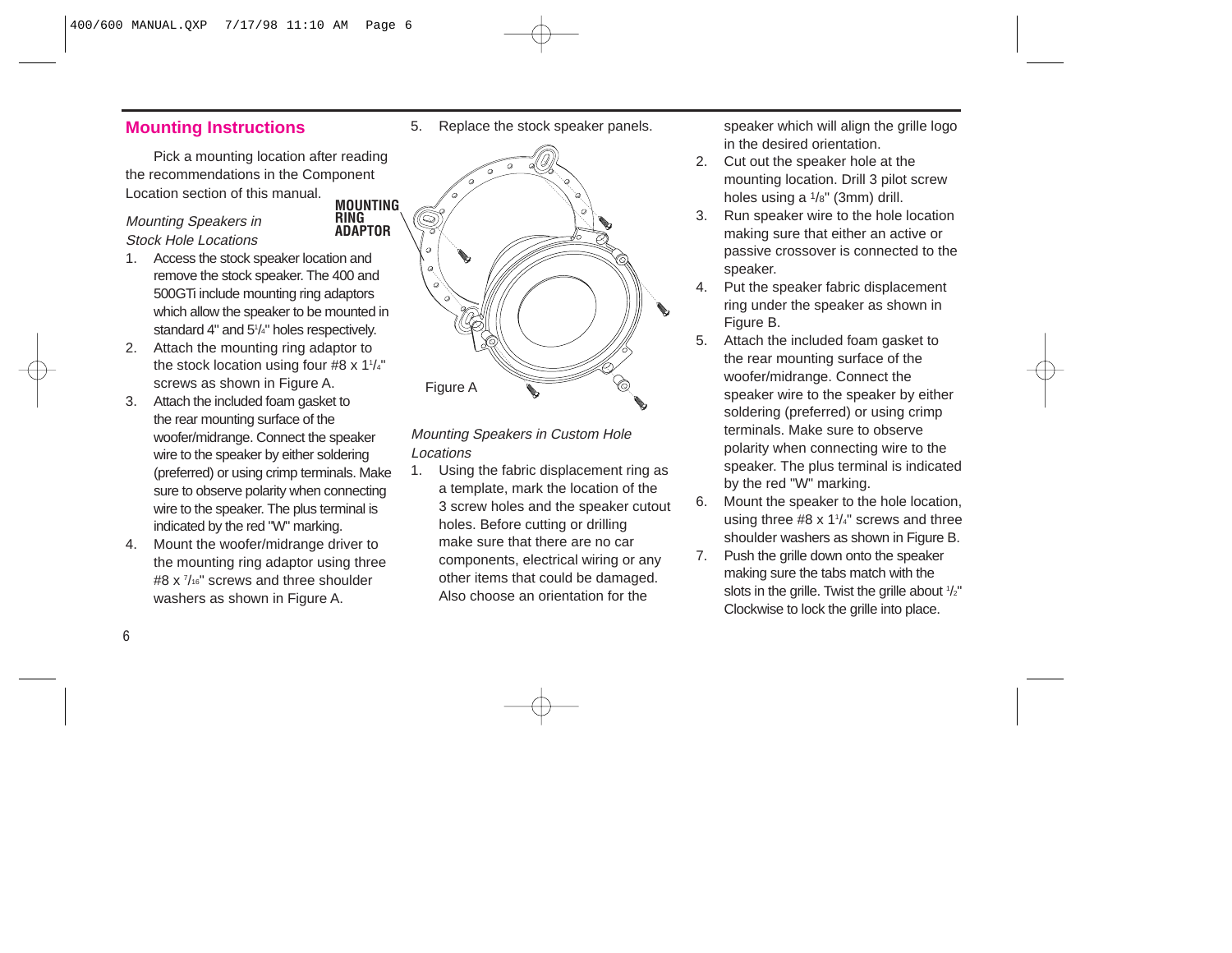

Note: The metal grille is designed so that it can be covered with grille cloth if desired. Simply remove the metal grille from the grille frame as shown in Figure C. Then use spray adhesive to glue and wrap the grille cloth to the metal grille. Push the metal grille with cloth back in the plastic trim ring. For even better interior matching it is also possible to use plastic compatible paint to match the grille frame to the vehicle's interior.

#### *Logo Orientation on Grille*

The orientation of the logo on the grille relative to the grille frame can be adjusted. Simply remove the metal grille and reassemble the metal grille to the grille frame utilizing a different tab slot.



# **Wiring**

Use 2-conductor stranded type, insulated wire to connect the 400 and 500GTi to its crossover, and the crossover to the amplifier. A minimum wire gauge of 18AWG is recommended, with larger size wire suggested for runs longer than 10 feet.

The polarity (the positive / negative orientation of the connections) for every speaker-to-amplifier connection must be consistent from left to right channel to assure proper imaging and optimum frequency response. This does not mean

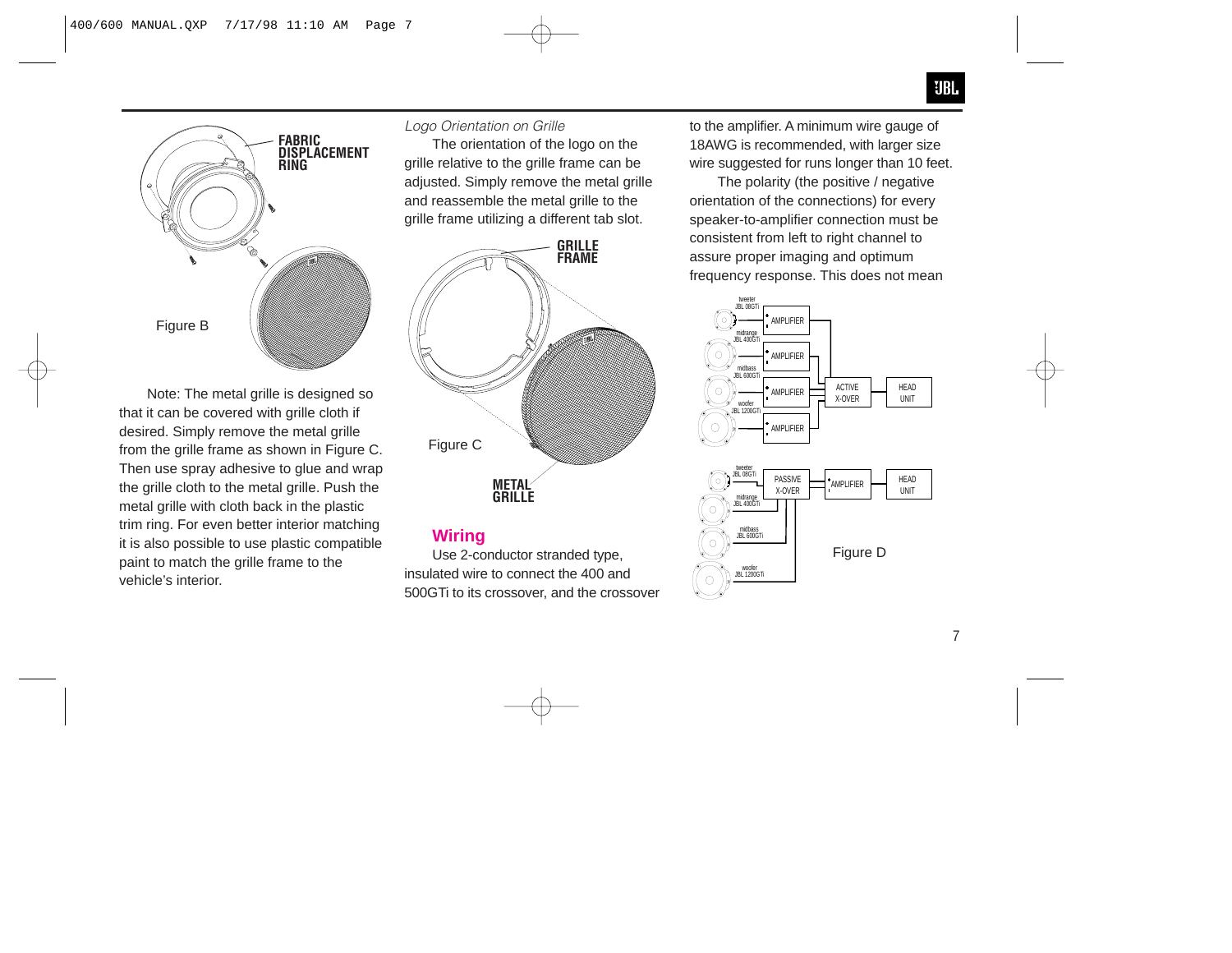that the 400 and 500GTi should always be connected in the same polarity as the tweeter however. It is possible, that due to the difference in the distance the sound travels from the woofer/midrange to your ears compared to the distance from the tweeters in a typical system, and the short wavelengths of sound at the crossover frequency, that a connection where the tweeters are connected in reverse polarity from the other drivers in the system may actually result in better sound. Because there is no way to accurately predict this before installation, we recommend that you try the connection both ways, and leave it in the polarity that gives the smoothest audible transition between the woofer/midrange and tweeter.

## **System Connections**

There are a variety of system options available with the 400 and 500GTi. The simplest configuration is to use the 400 and 500GTi connected in parallel to a tweeter which includes a high-pass crossover such as the 08GTi, GT03 or GT07. Because the 400 and 500GTi is specifically designed for mid

frequency operation, it should have its high and extremely low frequencies blocked by electrical means in order to achieve the best system fidelity and the widest dynamic range.

For the best performance, we recommend that an active crossover with a minimum of 12dB per octave slope be used for the transition point between the subwoofer and the 400 or 500GTi. The optimum crossover frequency for this transition is dependent on the specific components used, the vehicle, and other installation details. As a general rule, the crossover frequency should be as low as possible to achieve the best system imaging. You can fine-tune the crossover after the installation is complete for the best sound. A good place to start your tuning process is between 50Hz and 150Hz when using the 500GTi and between 80Hz and 150Hz when using the 400GTi. In 4-way systems using a midbass driver such as the 600GTi, the crossover point may be raised higher without detrimentally affecting imaging as long as the midbass drivers can be mounted reasonably close to the midranges. This higher crossover fre-quency will allow the system to play louder. Since no crossover is

perfect, it is advisable to keep your crossover points away from the range where your hearing is most sensitive. Therefore we recommend that you try to keep the high-pass frequency below 250Hz and the low-pass above 2500Hz. This lets the 400 or 500GTi reproduce the entire range of frequencies, covering the most important vocal and lead instrument fundamentals without a crossover point.

If you prefer to use all passive crossovers, you will need to construct or purchase either a low-pass or band-pass filter for the midrange driver and match it to a high-pass filter for the tweeter. When a matched GTi Competition Series system is used, the best crossover choice is the laboratory-optimized, system-matched crossover which is included with the 408GTi or 508GTi system. If you have not yet installed your components, we suggest that you consult your dealer for this system package.

The most advanced system designs use active electronic crossovers such as the JBL GTX2, GTX4 or GTX47 at both the subwoofer(or midbass) to woofer/midrange transition point and at the woofer/midrange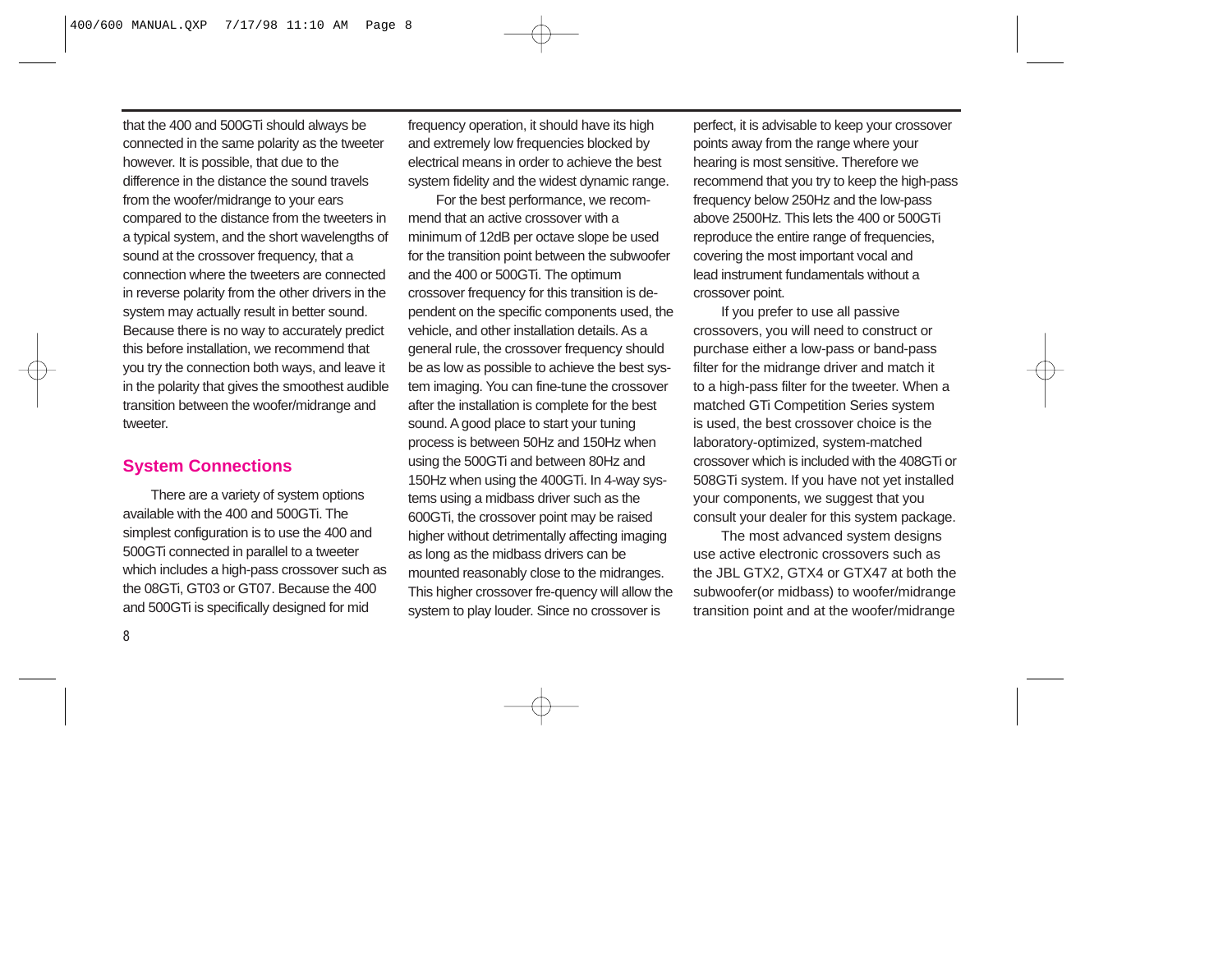to tweeter transition. Set the high crossover frequency at or above 5kHz if a 12dB per octave crossover is used and at or above 3.5kHz if you are using an 18 or 24dB per octave crossover. For safety, the maximum recommended amplifier power routed directly to the 400 and 500GTi Midrange is 150 watts for the 400GTi and 200 watts for the 500GTi.

#### **A Note on Power Handling**

As a result of their high efficiency, all JBL loudspeakers will produce reasonable volume levels in the automotive environment using very little amplifier power. However, the use of a low-powered amplifier to attain very high volume levels could lead to overdriving the amplifier. This will generate high distortion levels which can easily damage loudspeakers, even if the rated power of the amplifier is below the rated maximum power handling of the loudspeaker!

As a general rule, do not turn up the volume control past the point where you hear distortion in the form of either signal distortion from an overdriven amplifier or mechanical noise from an overstressed speaker. For the

best performance and system reliability, you should select an amplifier with an output rating greater than the maximum power likely to be used to generate the desired volume levels. If you want your system "Loud + Clear," we suggest that you step up to a JBL power amplifier which has an RMS power rating equal to, but not exceeding, the Maximum Recommended Amplifier Power listed in the specifications of your specific JBL speaker. This margin of reserve power will ensure that the amplifier will not attempt to deliver more power than it's design allows. Your dealer will be happy to point out which high power JBL amplifiers are optimum for your application and listening habits.

Following these guidelines will provide virtually distortion free sound reproduction and long loudspeaker life.

## **In Case of Difficulty**

The most common difficulties are noise, distortion, and intermittent connections.

System noise is usually not the fault of the 400 and 500GTi. Hiss or "alternator whine" is most often the result of faulty grounding of the system electronics or

improper setting of amplifier level controls. An exception to this is if the passive crossover components are mounted near a source of radiated noise, the network may pick-up this noise with sufficient power to drive the 400 and 500GTi. For this reason, be careful not to mount any passive crossover components near wires carrying high currents such as battery cables or wires leading to ammeters or tachometers.

Distortion is usually the result of overdriving one or more components in the system. The problem is most likely insufficient amplifier power, or improper setting of gain controls. Refer to the instructions which came with the electronics for assistance. The 400 and 500GTi will not play as loudly, or handle the full rated power, when used without a high-pass crossover. When using the 400 or 500GTi full-range, be careful to limit the volume level to that which can be reproduced without audible distortion from the speaker.

If you want to talk to us about any problems, call JBL Customer Service at 1-800-336-4JBL (4525) between 9AM and 5PM eastern time.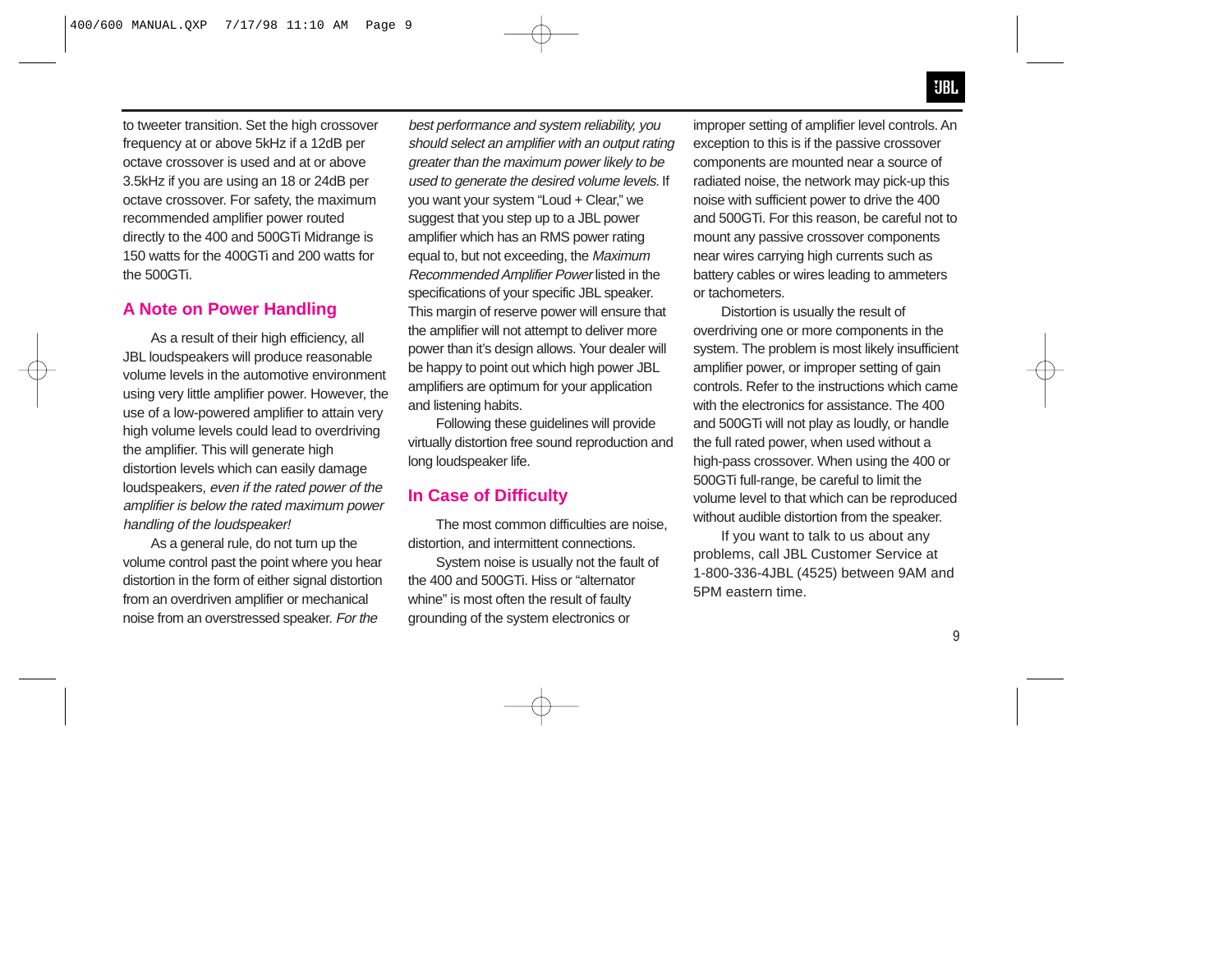| Specifications:                                                                                                  | 400GTi                  | 500GTi                   |
|------------------------------------------------------------------------------------------------------------------|-------------------------|--------------------------|
| Frequency Response Without Crossover:                                                                            | $80Hz - 5kHz$           | $60Hz - 5kHz$            |
| Recommended Minimum High-Pass Crossover<br>Frequency for Medium Power Operation:                                 | 80Hz                    | 60Hz                     |
| Recommended Maximum Low-Pass<br>Crossover Frequency:                                                             | 5kHz                    | 5kHz                     |
| Continuous Power Handling With 12dB Passive<br>Network High Passed at Recommended<br>Minimum Frequency:          | 100 Watts               | 150 Watts                |
| Continuous Power Handling With 12dB<br>Passive Network High Passed<br>at 150-200Hz (Midrange Operation):         | 150 Watts               | 200 Watts                |
| Continuous Power Handling With 18dB Per<br>Octave High-PassActive Crossover at<br>Recommended Minimum Frequency: | 150 Watts               | 200 Watts                |
| Power Handling When Used Without High-Pass:                                                                      | 75 Watts                | 100 Watts                |
| Maximum Recommended Amplifier Power:                                                                             | 150 Watts               | 200 Watts                |
| Minimum Recommended Amplifier Power:                                                                             | 20 Watts                | 20 Watts                 |
| Sensitivity (2.83 Volts / 1 Meter):                                                                              | 89dB                    | 91dB                     |
| Impedance:                                                                                                       | 4 Ohms                  | 4 Ohms                   |
| Dimensions:                                                                                                      |                         |                          |
| Overall Diameter (Mounting Tab to Frame Edge):                                                                   | $4\%$ " (111mm)         | $5\frac{1}{8}$ " (130mm) |
| Height:                                                                                                          | $2\frac{1}{8}$ " (54mm) | $2\%$ " (60mm)           |
| Mounting Depth:                                                                                                  | $1\%$ " (48mm)          | $2\frac{1}{8}$ " (54mm)  |
| <b>Cutout Size:</b>                                                                                              | $3\frac{3}{4}$ " (95mm) | $4\frac{3}{4}$ " (121mm) |
| Weight                                                                                                           | 1 lb. 7 oz. (0.66kg)    | 1 lb. 10 oz. (0.75kg)    |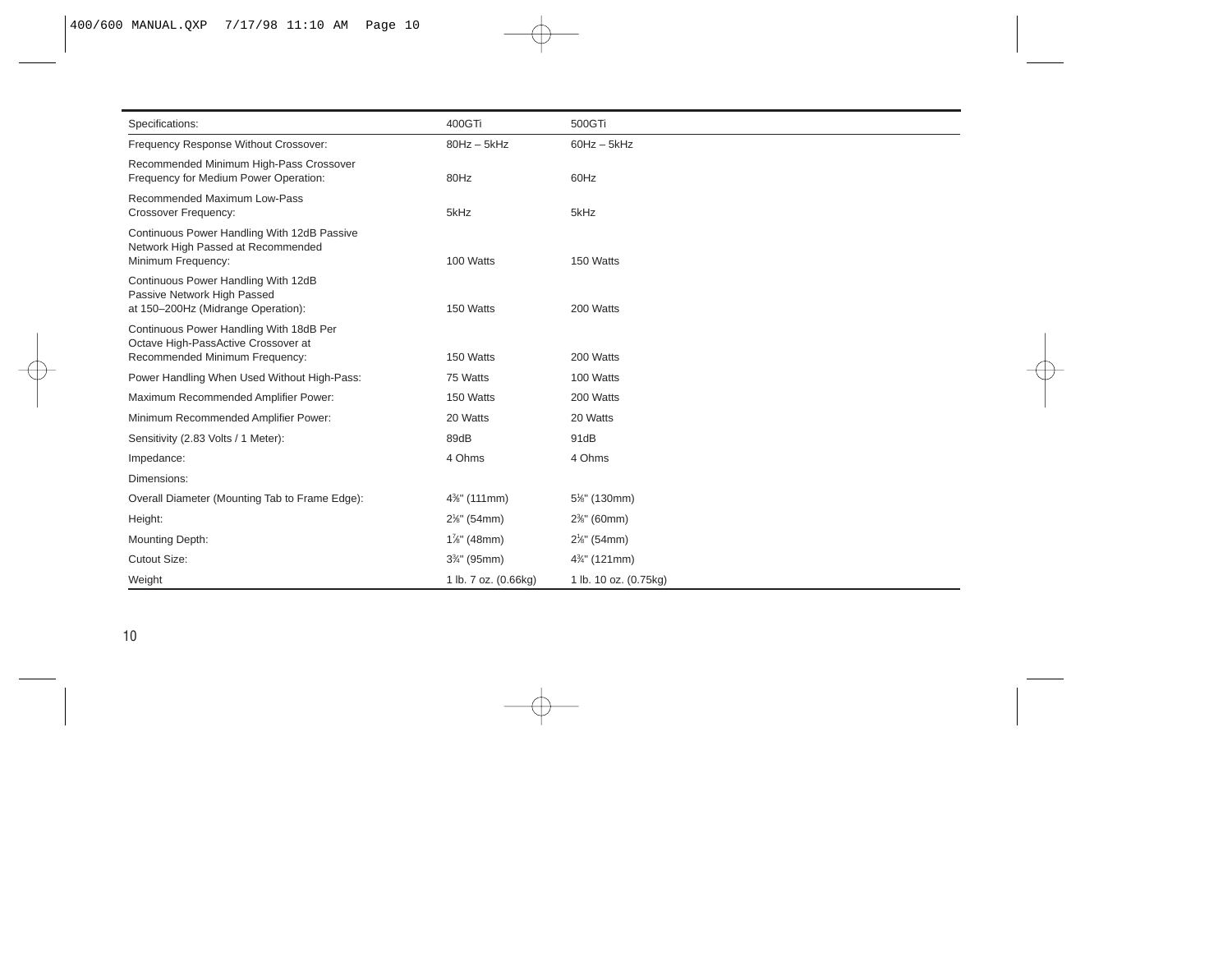

| Thiele-Small Specifications:            | 400GTi                           | 500GTi                      |
|-----------------------------------------|----------------------------------|-----------------------------|
| Free Air Resonance (Fs):                | 125Hz                            | 100Hz                       |
| Electrical Damping (Qes):               | 0.52                             | 0.51                        |
| Mechanical Damping (Qms):               | 5.17                             | 5.14                        |
| Total Damping (Qt):                     | 0.47                             | 0.4                         |
| Equivalent Volume of Compilance (Vas):  | 0.0388 cu. ft. (1.10 liters)     | 0.1059 cu. ft. (3.0 liters) |
| Effective Cone Area (Sd):               | $(0.0060 \text{ m}^2)$           | $(0.0092 \text{ m}^2)$      |
| Center to Peak Linear Excursion (Xmax): | 0.126 inches (3.2mm)             | $0.126$ inches $(3.2mm)$    |
| Voice Coil DC Resistance (Re):          | 3.4 ohms                         | 3.4 ohms                    |
| Voice Coil Inductance (Le):             | 0.22mH @ 1kHz                    | 0.22mH @ 1kHz               |
| Voice Coil Diameter:                    | 2 inches (51mm)                  | 2 inches (51mm)             |
| Voice Coil Length (Winding Length):     | 0.400 inches (10.2mm)            | 0.400 inches (10.2mm)       |
| Air Gap Height:                         | 0.200 inches (5.1mm)             | $0.200$ inches $(5.1$ mm)   |
| <b>BL</b> Product:                      | 6.2 T/M                          | 6.2 T/M                     |
| Effective Moving Mass (Mm):             | $0.28$ oz. $(8.0 \text{ grams})$ | 0.32 oz. (9.0 grams)        |

Note: The Thiele-Small specifications shown apply only after a break-in period of approximately 2 hours.

JBL continually strives to improve its products. New materials, production methods and other refinements may result in a change from published specifications and description. The changes will equal or exceed the original specifications, unless otherwise stated.